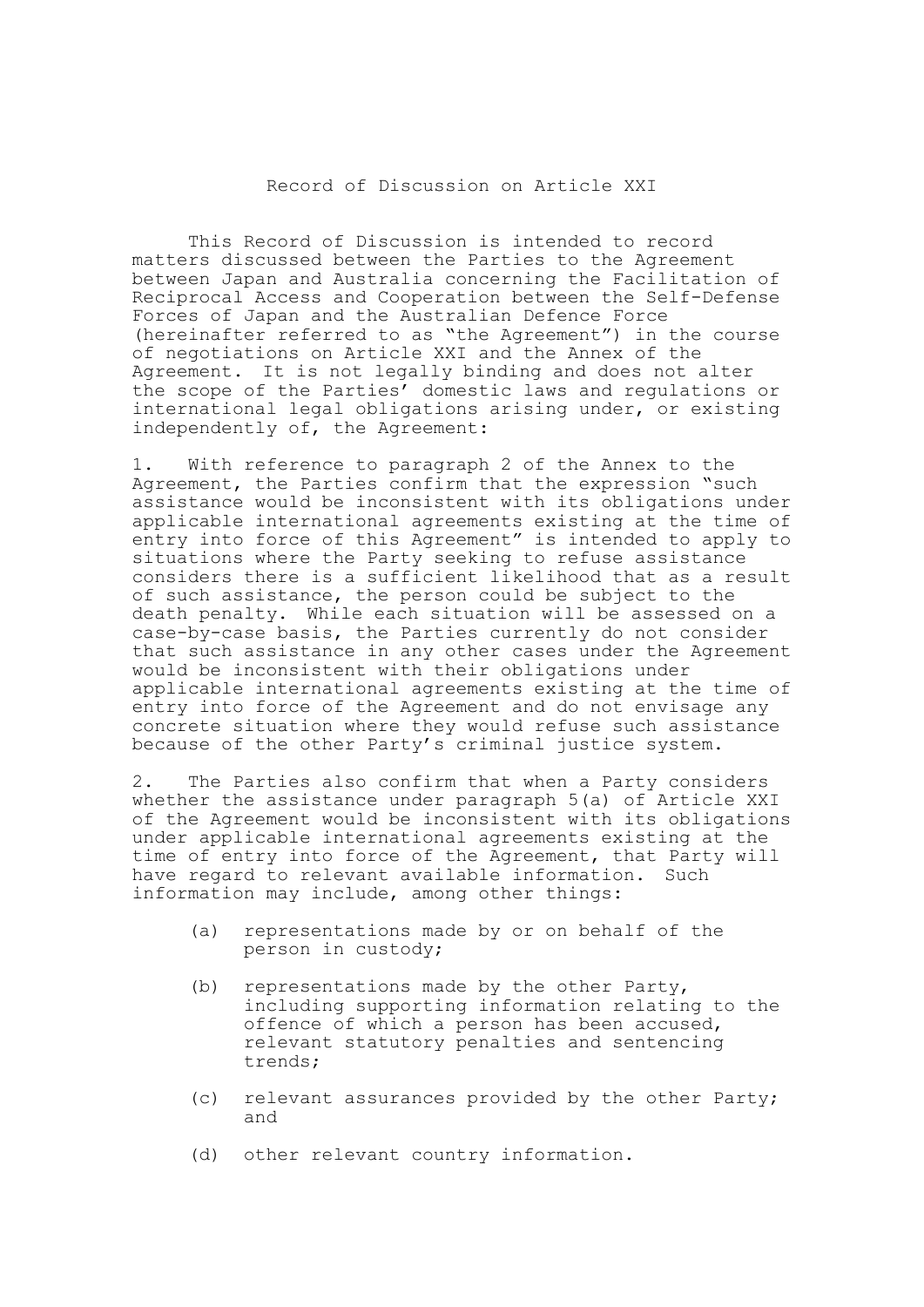3. In particular, the Parties acknowledge that an assurance from the appropriate authority not to seek the death penalty would be considered as a 'relevant assurance' for the purpose of paragraph 2(c) above. The Party receiving such an assurance will give it serious consideration when considering whether the assistance under paragraph 5(a) of Article XXI of the Agreement would be inconsistent with its obligations under applicable international agreements existing at the time of entry into force of the Agreement.

- 4. (a) With regard to paragraph 6(a) of Article XXI of the Agreement, at this moment, Japan does not envisage any concrete situations where Japan would refuse the assistance in the carrying out of all necessary investigations into offences allegedly committed by a member of the Visiting Force or the Civilian Component, and in the collection and production of evidence, including the seizure and, in proper cases, the handing over of objects connected with an offence.
	- (b) With regard to paragraph 6(a) of Article XXI of the Agreement, at this moment, Australia does not envisage any concrete situations where Australia would refuse the assistance in the carrying out of all necessary investigations into offences allegedly committed by a member of the Visiting Force or the Civilian Component, and in the collection and production of evidence, including the seizure and, in proper cases, the handing over of objects connected with an offence except where Australia considers there is a sufficient likelihood that the person under investigation could be subject to the death penalty.

5. When Australia considers whether there is a sufficient likelihood that the person under investigation could be subject to the death penalty, Australia will have regard to relevant available information. Such information may include, among other things:

- (a) representations made by or on behalf of the person in custody;
- (b) representations made by Japan, including supporting information relating to the offence of which a person has been accused, relevant statutory penalties and sentencing trends;
- (c) relevant assurances provided by Japan; and
- (d) other relevant country information.